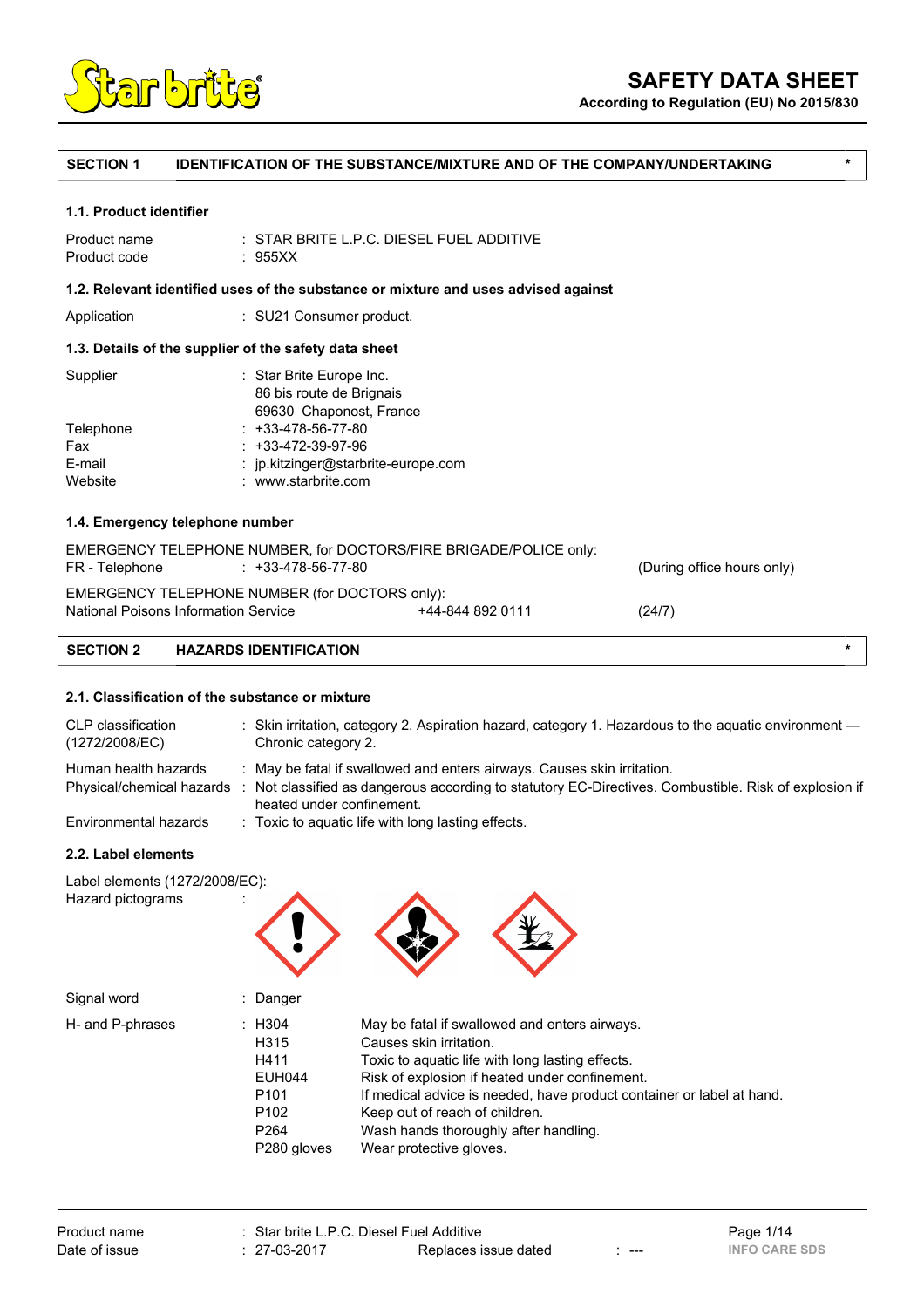

| P301+P310        | IF SWALLOWED: Immediately call a POISON CENTER/doctor.             |
|------------------|--------------------------------------------------------------------|
| P331             | Do NOT induce vomiting.                                            |
| P405             | Store locked up.                                                   |
| P273             | Avoid release to the environment.                                  |
| P391             | Collect spillage.                                                  |
| P <sub>501</sub> | Dispose of contents/container to an official chemical waste depot. |

Labelling of packagings where the contents do not exceed 125 ml:

| Hazard pictograms                              |                                                                                                                  |                                                                                                                                                                                                                                                                                                                                                                                           |
|------------------------------------------------|------------------------------------------------------------------------------------------------------------------|-------------------------------------------------------------------------------------------------------------------------------------------------------------------------------------------------------------------------------------------------------------------------------------------------------------------------------------------------------------------------------------------|
| Signal word                                    | : Danger                                                                                                         |                                                                                                                                                                                                                                                                                                                                                                                           |
| H- and P-phrases                               | : H304<br><b>EUH044</b><br>P <sub>101</sub><br>P <sub>102</sub><br>P301+P310<br>P331<br>P405<br>P <sub>501</sub> | May be fatal if swallowed and enters airways.<br>Risk of explosion if heated under confinement.<br>If medical advice is needed, have product container or label at hand.<br>Keep out of reach of children.<br>IF SWALLOWED: Immediately call a POISON CENTER/doctor.<br>Do NOT induce vomiting.<br>Store locked up.<br>Dispose of contents/container to an official chemical waste depot. |
| Additional labelling (for all packaging sizes) |                                                                                                                  | : Contains: Hydrocarbons, C11-14, n-alkanes, isoalkanes, cyclics, < 2% aromatics ; Solvent naphtha<br>(petroleum), light aromatic; Mesitylene; Kerosine (petroleum).                                                                                                                                                                                                                      |

**2.3. Other hazards**

Other information : Does not contain PBT or vPvB substances in concentrations higher than 0,1%.

Other information : According to regulation (EC) 1272/2008, Annex II, part 3, the packaging of this product shall carry a

tactile warning of danger and a child-resistant fastening.

# **SECTION 3 COMPOSITION / INFORMATION ON INGREDIENTS \***

## **3.2. Mixtures**

Product description : Mixture.

Information on hazardous substances:

| Substance name                      | <b>Concentration</b> | CAS nr.     | <b>IEC</b> number | Remark | <b>REACH nr.</b> |
|-------------------------------------|----------------------|-------------|-------------------|--------|------------------|
|                                     | $(W/W)$ $(\%)$       |             |                   |        |                  |
| Hydrocarbons, C11-14, n-alkanes,    | 150 - 75             |             | 926-141-6         |        | 01-2119456620-43 |
| isoalkanes, cyclics, < 2% aromatics |                      |             |                   |        |                  |
| 2-Ethylhexyl nitrate                | l10 - < 25           | 27247-96-7  | 248-363-6         |        |                  |
| Solvent naphtha (petroleum), light  | l10 - < 20           | 64742-95-6  | 265-199-0         |        |                  |
| laromatic                           |                      |             |                   |        |                  |
| 1,2,4-Trimethylbenzene              | l5 - < 10            | $95-63-6$   | 202-436-9         |        |                  |
| Mesitylene                          | $- < 2.5$            | 108-67-8    | 203-604-4         |        |                  |
| Kerosine (petroleum)                | $- < 2.5$            | 8008-20-6   | 232-366-4         |        |                  |
| Xylene (mixed isomers)              | $ 0, 1 - 1 $         | 1330-20-7   | 215-535-7         |        |                  |
| <b>Cumene</b>                       | $10.1 - 5.1$         | $ 98-82-8 $ | 202-704-5         |        |                  |
| Naphthalene                         | $ 0.1 - 0.25 $       | $ 91-20-3 $ | 202-049-5         |        |                  |

Occupational exposure limit(s), if relevant, are listed in section 8.

| <b>Subs</b><br>$ -$<br>name<br>ПCС<br>. | ш<br>IH.<br>-دەاب<br>____<br>___ | . .<br>ОТ<br>--<br>. | ------<br>76.<br>$\sim$ |  |
|-----------------------------------------|----------------------------------|----------------------|-------------------------|--|
|                                         |                                  |                      |                         |  |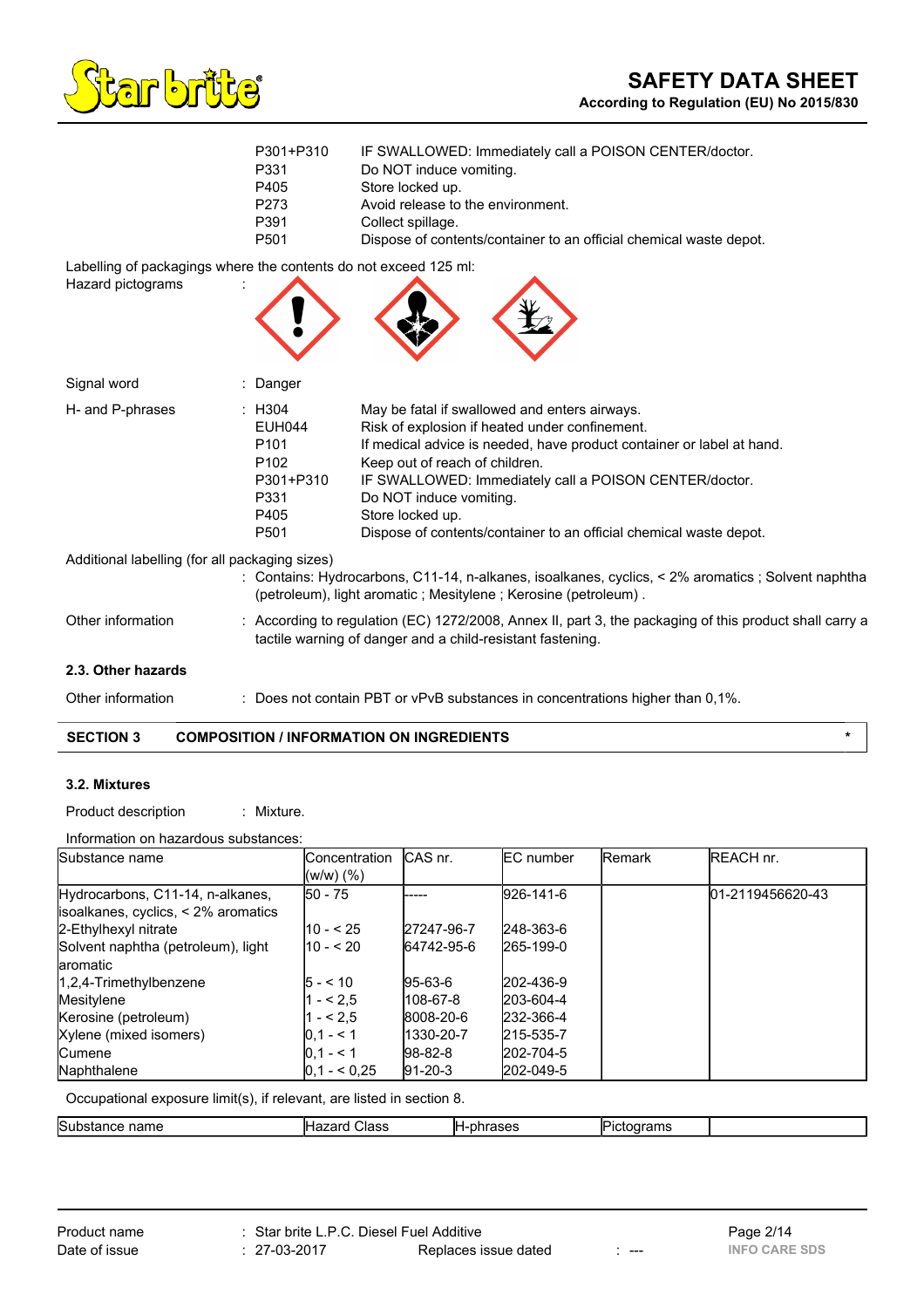

| Hydrocarbons, C11-14, n-alkanes,                                 | Asp. Tox. 1                                                                                                                       | H304; EUH066                                 | GHS08                                  |                                |
|------------------------------------------------------------------|-----------------------------------------------------------------------------------------------------------------------------------|----------------------------------------------|----------------------------------------|--------------------------------|
| isoalkanes, cyclics, $\leq$ 2% aromatics<br>2-Ethylhexyl nitrate | Acute Tox. 4; Aquatic<br>Chronic 2                                                                                                | H302; H312; H332;<br>H411; EUH044;<br>EUH066 | GHS07; GHS09                           |                                |
| Solvent naphtha (petroleum), light<br>aromatic                   | Asp. Tox. 1; Aquactic<br>Chronic 2; STOT SE 3; H336; H411; EUH066<br>Flam. Lig. 3                                                 | H226; H304; H335;                            | GHS02; GHS07;<br>GHS08; GHS09          |                                |
| 1,2,4-Trimethylbenzene                                           | Flam. Liq. 3; Acute Tox. H226; H332; H319;<br>4; Eye Irrit. 2; STOT SE H335; H315; H411<br>3; Skin Irrit. 2; Aquatic<br>Chronic 2 |                                              | GHS02; GHS07;<br>GHS09                 |                                |
| Mesitylene                                                       | Flam. Liq. 3; Asp.<br>Tox.1; Skin Irrit. 2; Eye  H319; H335; H411<br>Irrit. 2; STOT SE 3;<br>Aquatic Chronic 2                    | H226; H304; H315;                            | IGHS09                                 | GHS02; GHS07;  H335 : C ≥ 25 % |
| Kerosine (petroleum)                                             | Flam. Liq. 3; Asp. Tox. H226; H304; H315;<br>1; Skin Irrit. 2; STOT<br>SE 3; Aquatic Chronic                                      | H336; H411                                   | GHS02; GHS07;<br>GHS08; GHS09          |                                |
| Xylene (mixed isomers)                                           | Flam. Liq. 3; Asp. Tox.   H226; H304; H332;<br>1; Acute Tox. 4; Skin<br>Irrit. 2; Eye Irrit. 2;<br>STOT SE 3; STOT RE             | H312; H315; H319;<br>H335; H373              | GHS02; GHS07;<br>IGHS08                |                                |
| Cumene                                                           | Flam. Liq. 3; Asp. Tox. H226; H304; H335;<br>1; STOT SE 3; Aquatic H411<br><b>Chronic 2</b>                                       |                                              | GHS02; GHS08;<br>GHS07; GHS09          |                                |
| Naphthalene                                                      | Carc. 2; Acute Tox.<br>4; Aquatic Acute 1;<br>Aquatic Chronic 1                                                                   | H351; H302; H400;<br><b>H410</b>             | GHS07; GHS08; $M$ (acute) = 1<br>GHS09 |                                |

Reference is made to chapter 16 for full text of each relevant H phrase.

# **SECTION 4 FIRST-AID MEASURES \***

# **4.1. Description of first aid measures**

| First aid measures |                                                                                                                                                                                                                                                           |
|--------------------|-----------------------------------------------------------------------------------------------------------------------------------------------------------------------------------------------------------------------------------------------------------|
| Inhalation         | : Move victim into fresh air. Consult a doctor if victim feels unwell.                                                                                                                                                                                    |
| Skin contact       | : Take off contaminated clothing. Wash off skin with plenty of water and soap before product dries<br>up. Consult a doctor if irritation persists.                                                                                                        |
| Eye contact        | : Wash out with (lukewarm) water for at least 15 minutes. Remove contact lenses. Consult a doctor if<br>irritation persists.                                                                                                                              |
| Ingestion          | : Do not induce vomiting. Give nothing to drink. Do rinse the mouth. As necessary give 1 or 2<br>soupspoons of laxative (sodium sulphate). Never give anything by mouth to an unconscious<br>person. Consult a doctor immediately if victim feels unwell. |

# **4.2. Most important symptoms and effects, both acute and delayed**

| Effects and symptoms |                                                                                                                      |
|----------------------|----------------------------------------------------------------------------------------------------------------------|
| <b>Inhalation</b>    | : May cause headache, dizziness and a feeling of sickness.                                                           |
| Skin contact         | Irritant. May cause redness. Repeated exposure may cause skin dryness or cracking.                                   |
| Eve contact          | : May cause stinging of eyes and redness.                                                                            |
| Ingestion            | : May cause a feeling of sickness, vomiting and diarrhoea. May cause lung damage, sore throat and<br>lack of breath. |

## **4.3. Indication of any immediate medical attention and special treatment needed**

| Product name  | Star brite L.P.C. Diesel Fuel Additive |                      |       | Page 3/14            |
|---------------|----------------------------------------|----------------------|-------|----------------------|
| Date of issue | 27-03-2017                             | Replaces issue dated | $---$ | <b>INFO CARE SDS</b> |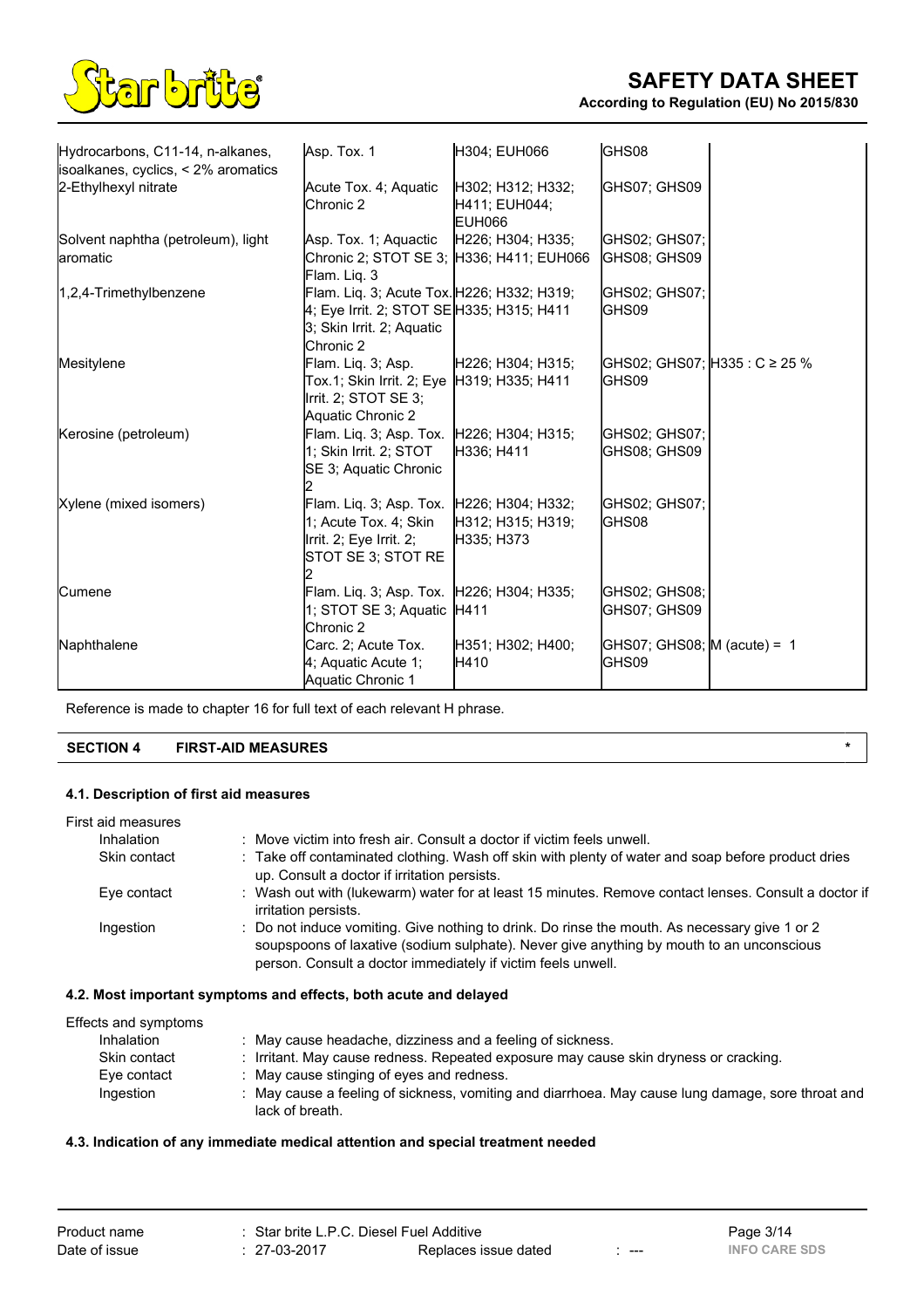

Note to physicians : None known.

#### **SECTION 5 FIRE-FIGHTING MEASURES**

#### **5.1. Extinguishing media**

| Extinguishing media |                                                       |
|---------------------|-------------------------------------------------------|
| Suitable            | : Carbondioxide (CO2). Foam. Dry chemical. Water fog. |
| Not suitable        | : Water jet.                                          |

#### **5.2. Special hazards arising from the substance or mixture**

| Special exposure hazards : None known. |                                                                   |
|----------------------------------------|-------------------------------------------------------------------|
| Hazardous thermal                      | : Carbon monoxide may be evolved if incomplete combustion occurs. |
| decomposition products                 |                                                                   |

#### **5.3. Advice for firefighters**

Special protective equipment for fire-fighters : Use adequate respiratory equipment in case of insufficient ventilation.

## **SECTION 6 ACCIDENTAL RELEASE MEASURES**

#### **6.1. Personal precautions, protective equipment and emergency procedures**

Personal precautions : Danger of slipping. Clean up spills immediately. Wear shoes with non-slip soles. Avoid contact with spilled or released material. Vapours are heavier than air. Build up (of gasses) in low areas involves risk of suffocation.

### **6.2. Environmental precautions**

|                   | Environmental precautions : Avoid release of product into sewers, surface water and/or ground water. In case of large spills: |
|-------------------|-------------------------------------------------------------------------------------------------------------------------------|
|                   | contain with dike. Waste product should not be allowed to contaminate soil or water.                                          |
| Other information | : Notify authorities if any exposure to the general public or the environment occurs or is likely to                          |
|                   | occur.                                                                                                                        |

#### **6.3. Methods and material for containment and cleaning up**

Methods for cleaning up : Collect spilled material in containers. Absorb residues in sand or other inert material. Dispose at an authorised waste collection point. Wash away remainder with plenty of water and soap.

### **6.4. Reference to other sections**

Reference to other sections : See also section 8.

#### **SECTION 7 HANDLING AND STORAGE**

#### **7.1. Precautions for safe handling**

Handling : Handle in accordance with good occupational hygiene and safety practices in well-ventilated areas. Keep away from sources of ignition — No smoking. Do not breathe vapour. Avoid contact with skin and eyes. Avoid splashing. Wear protective clothing.

#### **7.2. Conditions for safe storage, including any incompatibilities**

| Storage               | Keep frost-free, in a cool, dry and well-ventilated place $(< 35 °C)$ . Keep away from oxidizing agents.<br>Keep away from food, drink and animal feedingstuffs. |
|-----------------------|------------------------------------------------------------------------------------------------------------------------------------------------------------------|
|                       |                                                                                                                                                                  |
| Recommended packaging | Keep only in the original container.                                                                                                                             |
| Non recommended       | $\therefore$ PE and PP.                                                                                                                                          |
| packaging             |                                                                                                                                                                  |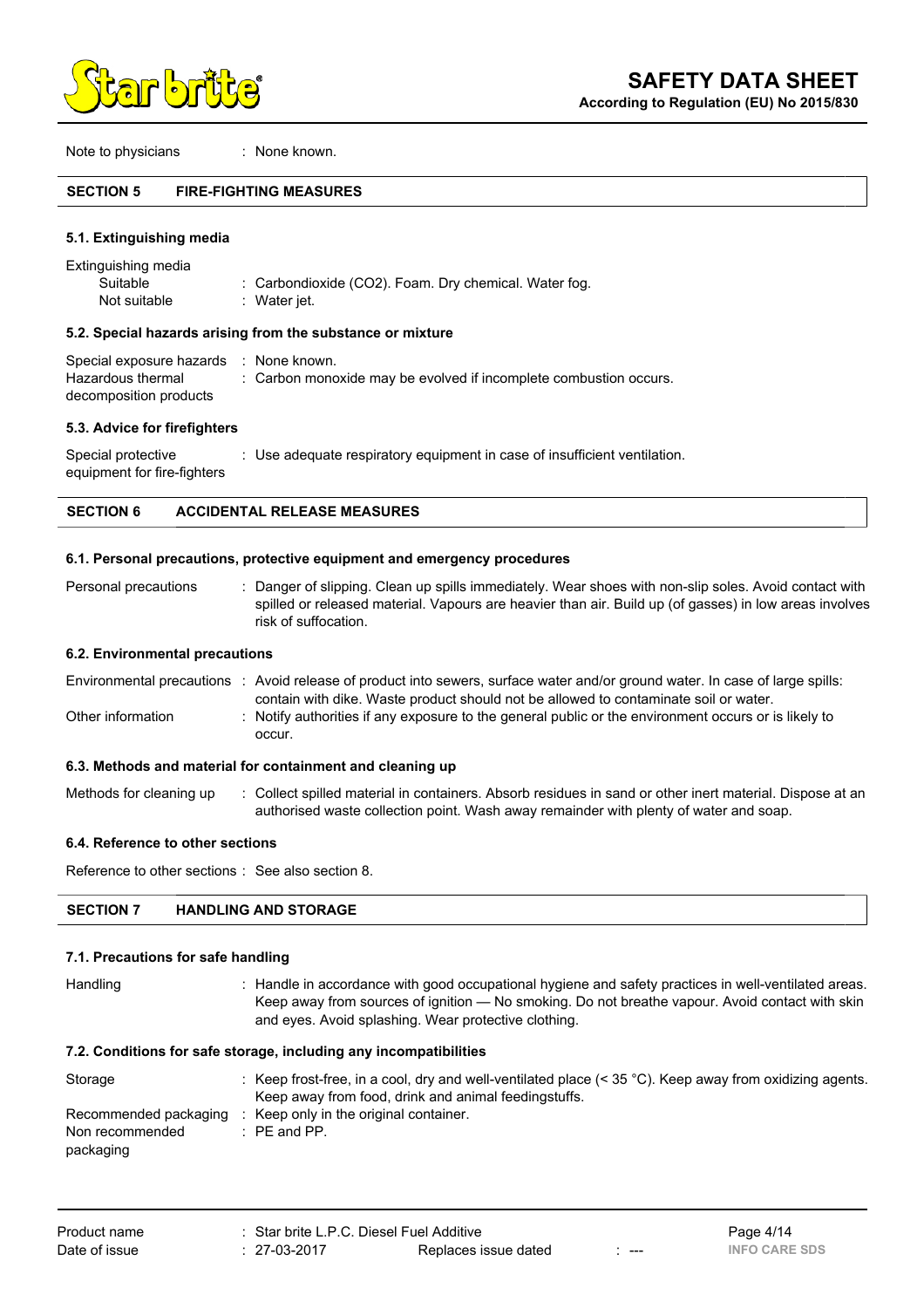

## **7.3. Specific end use(s)**

Use  $\qquad \qquad \qquad$  : Use only as directed.

# **SECTION 8 EXPOSURE CONTROLS/PERSONAL PROTECTION \***

# **8.1. Control parameters**

Occupational exposure limits : Occupational exposure limits have not been established for this product. Derived no-effect levels (DNEL) have not been established for this product. Predicted no-effect concentrations (PNEC) have not been established for this product.

Workplace exposure limits (mg/m<sup>3</sup>):

| Chemical name                            | Country | ITWA 8 hour      | <b>STEL 15 min</b>           | <b>Comments</b>    |
|------------------------------------------|---------|------------------|------------------------------|--------------------|
|                                          |         | $\text{(mg/m3)}$ | $\left(\frac{mg}{m3}\right)$ |                    |
| Hydrocarbons, C11-14, n-alkanes,         |         | 1200             |                              | <b>ICEFIC-HSPA</b> |
| isoalkanes, cyclics, $\leq$ 2% aromatics |         |                  |                              |                    |
| 2-Ethylhexyl nitrate                     |         | 7,16             | 7,16                         | <b>IIUCLID</b>     |
| Solvent naphtha (petroleum), light       |         | 100              |                              |                    |
| laromatic                                |         |                  |                              |                    |
| 1,2,4-Trimethylbenzene                   | GВ      | 125              |                              |                    |
| 1,2,4-Trimethylbenzene                   | EС      | 1100             |                              |                    |
| Mesitylene                               | GВ      | 125              |                              |                    |
| Mesitylene                               | EС      | 100              |                              |                    |
| Kerosine (petroleum)                     |         | 575              |                              | <b>ICEFIC-HSPA</b> |
| Xylene (mixed isomers)                   | GВ      | 220              | 441                          | Skin, BMGV         |
| Xylene (mixed isomers)                   | EС      | 221              | 442                          | <b>Skin</b>        |
| <b>Cumene</b>                            | lGВ     | 125              | 250                          | <b>Skin</b>        |
| <b>Cumene</b>                            | EС      | 100              | 250                          | <b>Skin</b>        |
| Naphthalene                              | EС      | 50               |                              |                    |

Derived no-effect level (DNEL) for workers:

| Chemical name          | Route of            | DNEL, short-term |                              | DNEL, long-term   |                     |
|------------------------|---------------------|------------------|------------------------------|-------------------|---------------------|
|                        | exposure            |                  |                              |                   |                     |
|                        |                     | Local effect     | Systemic effect Local effect |                   | Systemic effect     |
| 2-Ethylhexyl nitrate   | lDermal             |                  |                              |                   | mg/kg bw/day        |
|                        | <b>I</b> Inhalation |                  |                              |                   | $0,35$ mg/m $3$     |
| 1,2,4-Trimethylbenzene | lDermal             |                  |                              |                   | 16171 mg/kg bw/day  |
|                        | <b>Inhalation</b>   | $100$ mg/m3      | $100$ mg/m3                  | 100 mg/m3         | $100$ mg/m3         |
| Mesitylene             | IDermal             |                  | 29,4 mg/kg bw                |                   | 16171 mg/kg bw/day  |
|                        | <b>Inhalation</b>   |                  | 100 mg/m3                    | 100 mg/m3         | $100$ mg/m3         |
| Xylene (mixed isomers) | IDermal             |                  |                              |                   | 180 mg/kg bw/day    |
|                        | <b>I</b> Inhalation |                  | 289 mg/m3                    |                   | $77 \text{ mg/m}$ 3 |
| Naphthalene            | IDermal             |                  |                              |                   | 3,57 mg/kg bw/day   |
|                        | llnhalation         |                  |                              | $25 \text{ mg/m}$ | $25 \text{ mg/m}$   |

Derived no-effect level (DNEL) for consumers:

| Chemical name                        | Route of                                                        | DNEL, short-term    |                              | DNEL, long-term |                                                                                     |
|--------------------------------------|-----------------------------------------------------------------|---------------------|------------------------------|-----------------|-------------------------------------------------------------------------------------|
|                                      | <i>exposure</i>                                                 |                     |                              |                 |                                                                                     |
|                                      |                                                                 | Local effect        | Systemic effect Local effect |                 | Systemic effect                                                                     |
| 2-Ethylhexyl nitrate                 | lDermal<br><b>Inhalation</b><br><b>I</b> Oral                   |                     |                              |                 | 0,52 mg/kg bw/day<br>$0,087$ mg/m3<br>0,025 mg/kg bw/day                            |
| 1,2,4-Trimethylbenzene<br>Mesitylene | IDermal<br><b>Inhalation</b><br><b>I</b> Oral<br><b>IDermal</b> | $29.4 \text{ mg/m}$ | $29,4 \, mg/m3$              | $29,4 \, mg/m3$ | 9512 mg/kg bw/day<br>$29,4 \, \text{mg/m3}$<br>15 mg/kg bw/day<br>9512 mg/kg bw/day |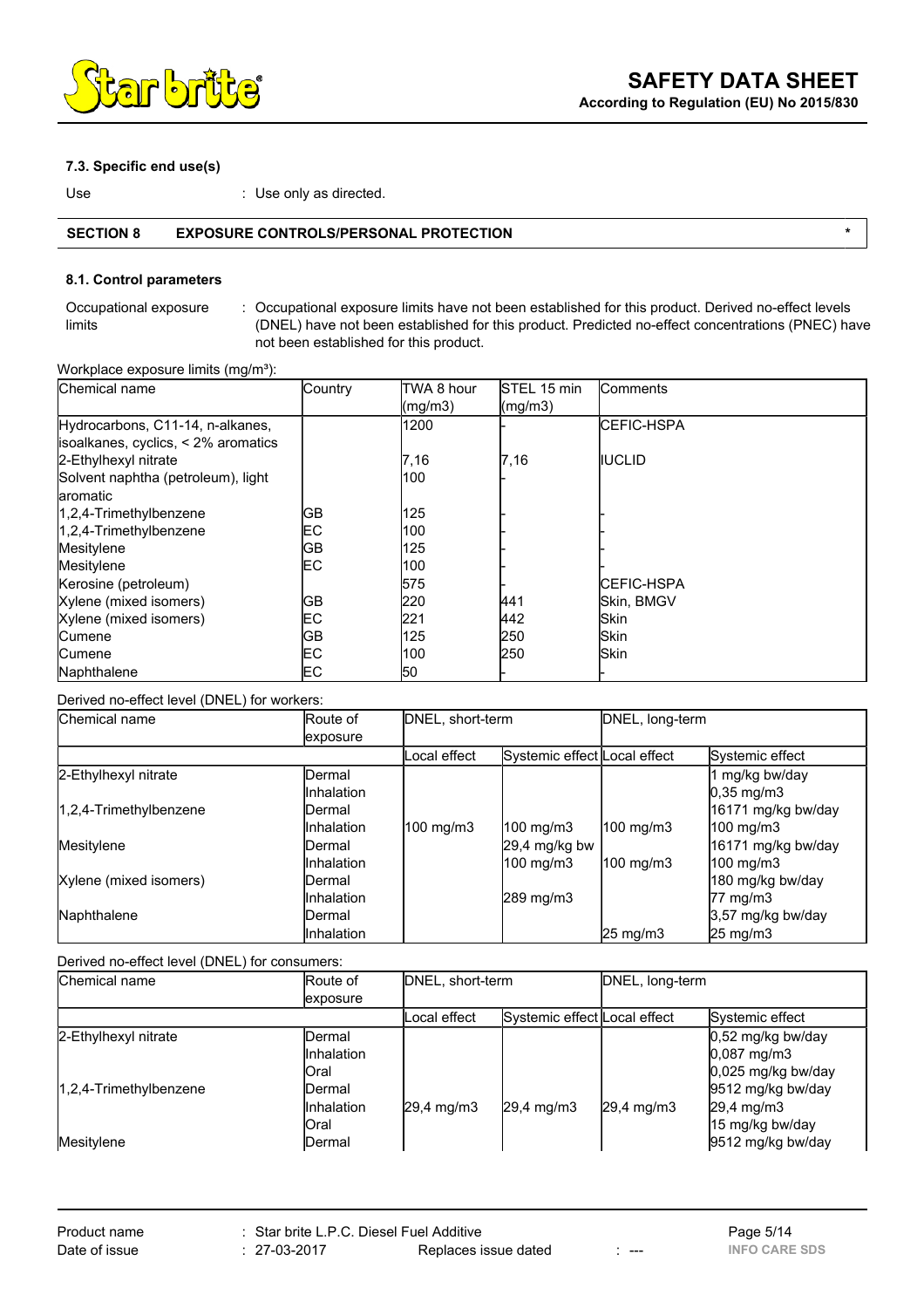

**According to Regulation (EU) No 2015/830**

| Xylene (mixed isomers)                    | <b>Inhalation</b><br>Oral<br>Dermal<br>Inhalation<br>Oral            | 174 mg/m3                  | 174 mg/m3     |                               | 29,4 mg/m3<br>15 mg/kg bw/day<br>108 mg/kg bw/day<br>14,8 mg/m3<br>1,6 mg/kg bw/day |
|-------------------------------------------|----------------------------------------------------------------------|----------------------------|---------------|-------------------------------|-------------------------------------------------------------------------------------|
| Predicted no-effect concentration (PNEC): |                                                                      |                            |               |                               |                                                                                     |
| Chemical name                             | Route of exposure                                                    | Fresh water                |               | Marine water                  |                                                                                     |
| 2-Ethylhexyl nitrate                      | Water<br><b>l</b> Sediment<br><b>STP</b><br>Soil                     | 0,0008 mg/l                | 0,00074 mg/kg | 0,00008 mg/l<br>0,00074 mg/kg | 10 mg/l<br>0,000191 mg/kg                                                           |
| 1,2,4-Trimethylbenzene                    | Water<br><b>Sediment</b><br>Intermittent water<br><b>STP</b><br>Soil | $0,12$ mg/l<br>13,56 mg/kg |               | $0,12$ mg/l<br>13,56 mg/kg    | $0,12 \text{ mg/l}$<br>2,41 mg/l<br>$2,34$ mg/kg                                    |
| Mesitylene                                | Water<br>Sediment<br>Intermittent water<br><b>STP</b><br>Soil        | $0,101$ mg/l<br>7,86 mg/kg |               | 0,101 mg/l<br>7,86 mg/kg      | $0,101$ mg/l<br>2,02 mg/l<br>1,34 mg/kg                                             |
| Xylene (mixed isomers)                    | Water<br>Sediment<br>Intermittent water<br><b>STP</b><br>Soil        | 0,327 mg/l<br>12,46 mg/kg  |               | 0,327 mg/l<br>12,46 mg/kg     | $0,327$ mg/l<br>$6,58$ mg/l<br>$2,31$ mg/kg                                         |
| Naphthalene                               | Water<br>Sediment<br>Intermittent water<br><b>STP</b><br>Soil        | $0,0024$ mg/l              | 0,0672 mg/kg  | 0.0024 mg/l<br>0,0672 mg/kg   | $0,02 \text{ mg/l}$<br>2,9 mg/l<br>0,0533 mg/kg                                     |

#### **8.2. Exposure controls**

| Engineering measures | : Use only in well-ventilated areas. Comply with standard precautionary measures for working with<br>chemicals. |
|----------------------|-----------------------------------------------------------------------------------------------------------------|
| Hygienic measures    | : When using do not eat, drink or smoke.                                                                        |
|                      |                                                                                                                 |

### Personal protective equipment:

The efficiency of personal protective equipment depends among other things on temperature and degree of ventilation. Always get professional advice for the particular local situation.

| Body protection | : Use of specific protective industrial clothing is not required for momentary use. Wear suitable<br>protective clothing, overalls or suit, and similar boots in accordance with EN 365/367 resp. 345                                         |
|-----------------|-----------------------------------------------------------------------------------------------------------------------------------------------------------------------------------------------------------------------------------------------|
|                 | in case of frequent or prolonged use and in case of large scale exposure. Suitable material: nitril.<br>Indication of permeation breakthrough time: not known.                                                                                |
|                 | Respiratory protection: Take care of sufficient ventilation. Wear suitable respiratory protection in case of large scale<br>exposure. Suitable: gas filter type A (brown), class I or higher on e.g. a facemask in accordance<br>with EN 140. |
| Hand protection | : Wear appropriate safety gloves in accordance with EN 374. Suitable material: nitril. $\pm$ 0.5 mm.<br>Indication of permeation breakthrough time: not known.                                                                                |
| Eye protection  | : Wear appropriate safety glasses when there is danger of possible eye contact.                                                                                                                                                               |

# **SECTION 9 PHYSICAL AND CHEMICAL PROPERTIES \***

# **9.1. Information on basic physical and chemical properties**

Appearance : Liquid.

| Product name  | : Star brite L.P.C. Diesel Fuel Additive |                      |      | Page 6/14            |
|---------------|------------------------------------------|----------------------|------|----------------------|
| Date of issue | $: 27-03-2017$                           | Replaces issue dated | ---- | <b>INFO CARE SDS</b> |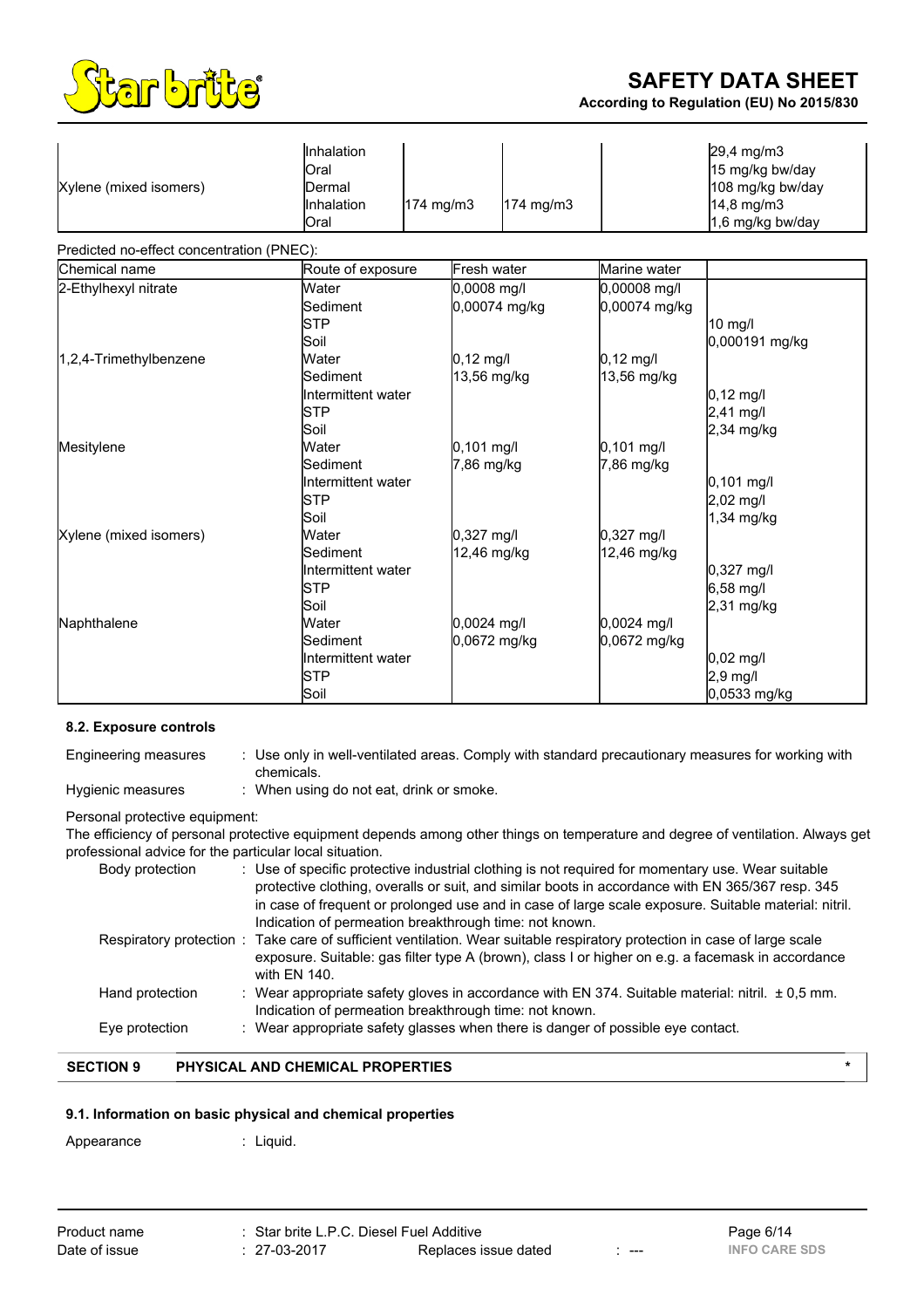

| Colour                                      | : Colourless.           |                                                                         |
|---------------------------------------------|-------------------------|-------------------------------------------------------------------------|
| Odour                                       | : Aromatic.             |                                                                         |
| Odour threshold                             | : Not known.            |                                                                         |
| рH                                          | : Not applicable.       | Waterfree product.                                                      |
| Solubility in water                         | $:$ Not soluble.        |                                                                         |
| Partition coefficient                       | : Not known.            |                                                                         |
| (n-octanol/water)                           |                         |                                                                         |
| Flash point                                 | : 70 °C                 |                                                                         |
| Flammability (solid, gas)                   | $:$ Not applicable.     | Liquid. See flashpoint.                                                 |
| Auto ignition temperature                   | : $>215^{\circ}$ C      |                                                                         |
| Boiling point/boiling range                 | $:$ > 100 °C            |                                                                         |
| Melting point/melting range: Not known.     |                         |                                                                         |
| Explosive properties                        | : None known.           | Does not contain explosives.                                            |
| Explosion limits (% in air)                 | : Not known.            | Lower explosion limit in air (%): 0,6 (Hydrocarbons, C11-14, n-alkanes, |
|                                             |                         | isoalkanes, cyclics, < 2% aromatics)                                    |
|                                             |                         | Upper explosion limit in air (%): 7 Solvent naphtha (petroleum), light  |
|                                             |                         | aromatic                                                                |
| Oxidising properties                        | $:$ Not applicable.     | Does not contain oxidizing substances.                                  |
| Decomposition temperature : Not applicable. |                         |                                                                         |
| Viscosity $(20^{\circ}C)$                   | : Not known.            |                                                                         |
| Viscosity $(40^{\circ}C)$                   | $: 15 \text{ mm}$ 2/sec |                                                                         |
| Vapour pressure (20°C)                      | : Not known.            |                                                                         |
| Vapour density (20°C)                       | $\therefore$ > 1        | $air = 1$                                                               |
| Relative density (20°C)                     | $: 0,9$ g/ml            |                                                                         |
| Evaporation rate                            | : Not known.            | $(n$ -butyl acetate = 1)                                                |

**SECTION 10 STABILITY AND REACTIVITY**

| 10.1. Reactivity                                 |                                                                 |
|--------------------------------------------------|-----------------------------------------------------------------|
| Reactivity                                       | : See sub-sections below.                                       |
| 10.2. Chemical stability                         |                                                                 |
| Stability                                        | : Stable under normal conditions.                               |
| 10.3. Possibility of hazardous reactions         |                                                                 |
| Reactivity                                       | : No other hazardous reactions known.                           |
| 10.4. Conditions to avoid                        |                                                                 |
| Conditions to avoid                              | : Risk of explosion if heated under confinement. See section 7. |
| 10.5. Incompatible materials                     |                                                                 |
| Materials to avoid                               | $\therefore$ Keep away from oxidizing agents.                   |
| 10.6. Hazardous decomposition products           |                                                                 |
| Hazardous decomposition : Not known.<br>products |                                                                 |

# **SECTION 11 TOXICOLOGICAL INFORMATION \***

## **11.1. Information on toxicological effects**

No toxicological research has been carried out on this product. Inhalation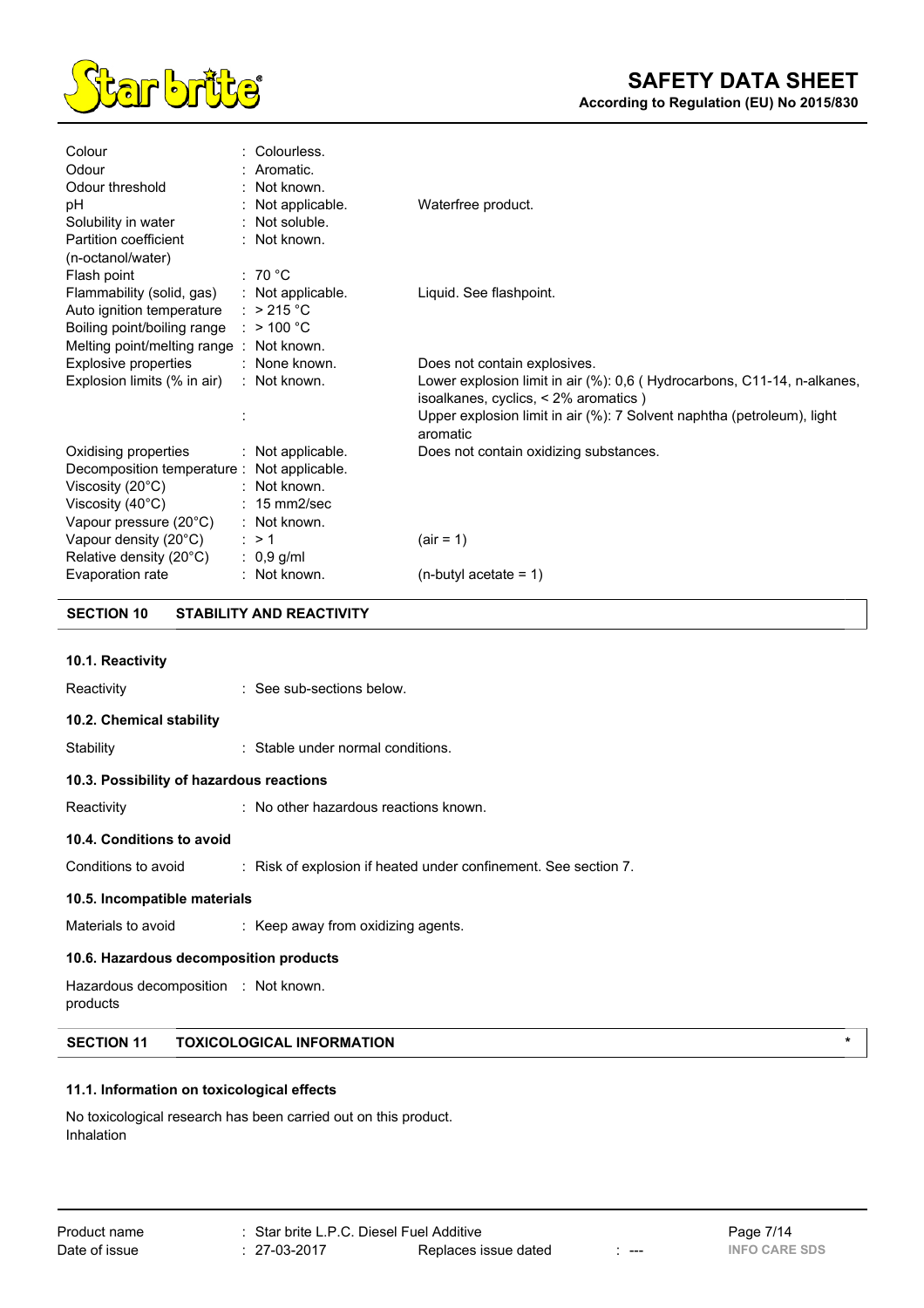

| Acute toxicity       | : Calculated LC50: > 6,191 mg/l. Ingredients of unknown toxicity: < 1 %. ATE: > 5 mg/l. Low<br>toxicity. Not classified - based on available data, the classification criteria are not met. May cause                                                                                                                                                                                                                                                                                                               |
|----------------------|---------------------------------------------------------------------------------------------------------------------------------------------------------------------------------------------------------------------------------------------------------------------------------------------------------------------------------------------------------------------------------------------------------------------------------------------------------------------------------------------------------------------|
|                      | headache, dizziness and a feeling of sickness.                                                                                                                                                                                                                                                                                                                                                                                                                                                                      |
| Corrosion/irritation | Not classified - based on available data, the classification criteria are not met.<br>÷                                                                                                                                                                                                                                                                                                                                                                                                                             |
| Sensitisation        | Does not contain substances classified as respiratory sensitiser. Not classified - based on available<br>data, the classification criteria are not met.                                                                                                                                                                                                                                                                                                                                                             |
| Carcinogenicity      | Not expected to be carcinogenic. Not classified - based on available data, the classification criteria<br>are not met.                                                                                                                                                                                                                                                                                                                                                                                              |
| Mutagenicity         | : Does not contain mutagenic substances. Not classified - based on available data, the classification<br>criteria are not met.                                                                                                                                                                                                                                                                                                                                                                                      |
| Skin contact         |                                                                                                                                                                                                                                                                                                                                                                                                                                                                                                                     |
| Acute toxicity       | : Calculated LD50: > 2650 mg/kg.bw. Ingredients of unknown toxicity: < 1 %. ATE: > 2000 mg/kg.bw.<br>Low toxicity. Not classified - based on available data, the classification criteria are not met.                                                                                                                                                                                                                                                                                                               |
| Corrosion/irritation | Irritant. May cause redness. Prolonged contact may dry out and defat the skin.                                                                                                                                                                                                                                                                                                                                                                                                                                      |
| Sensitisation        | Does not contain skin sensitisers. Not classified - based on available data, the classification criteria<br>are not met.                                                                                                                                                                                                                                                                                                                                                                                            |
| Mutagenicity         | : Does not contain mutagenic substances. Not classified - based on available data, the classification<br>criteria are not met.                                                                                                                                                                                                                                                                                                                                                                                      |
| Eye contact          |                                                                                                                                                                                                                                                                                                                                                                                                                                                                                                                     |
| Corrosion/irritation | Slight irritation possible. Not classified - based on available data, the classification criteria are not<br>met.                                                                                                                                                                                                                                                                                                                                                                                                   |
| Ingestion            |                                                                                                                                                                                                                                                                                                                                                                                                                                                                                                                     |
| Acute toxicity       | : Calculated LD50: > 5000 mg/kg.bw. Ingredients of unknown toxicity: < 1 %. ATE: > 2000 mg/kg.bw.<br>Low toxicity. Not classified - based on available data, the classification criteria are not met.                                                                                                                                                                                                                                                                                                               |
| Aspiration           | : Aspiration into the lungs when swallowed or vomited may cause chemical pneumonitis which can<br>be fatal. If swallowed, if any of the following delayed signs and symptoms appear within the next<br>6 hours, transport to the nearest medical facility: fever greater than 38.3° C, shortness of breath,<br>chest congestion or continued coughing or wheezing. Contains a substance/substances with an<br>aspiration hazard. Not classified - based on available data, the classification criteria are not met. |
| Corrosion/irritation | : May cause a feeling of sickness, stomachache, vomiting and diarrhoea.                                                                                                                                                                                                                                                                                                                                                                                                                                             |
| Carcinogenicity      | Not expected to be carcinogenic. Not classified - based on available data, the classification criteria<br>are not met.                                                                                                                                                                                                                                                                                                                                                                                              |
| Mutagenicity         | Does not contain mutagenic substances. Not classified - based on available data, the classification<br>criteria are not met.                                                                                                                                                                                                                                                                                                                                                                                        |
| Reprotoxicity        | Development: Not expected to be reprotoxic. Development: Not classified - Based on available<br>data, the classification criteria are not met. Fertility: not expected to be reprotoxic. Fertility: Not<br>classified - based on available data, the classification criteria are not met.                                                                                                                                                                                                                           |

# Toxicological information:

| Chemical name                            | Property             |                          | Method           | Test animal   |
|------------------------------------------|----------------------|--------------------------|------------------|---------------|
| Hydrocarbons, C11-14, n-alkanes,         | NOAEL (development)  | Not teratogenic          |                  |               |
| isoalkanes, cyclics, $\leq$ 2% aromatics | estimate             |                          |                  |               |
|                                          | NOAEL (fertility) -  | Not reprotoxic           |                  |               |
|                                          | lestimate            |                          |                  |               |
|                                          | LD50 (dermal)        | $>$ 2000 mg/kg bw        | <b>OECD 402</b>  | <b>Rat</b>    |
|                                          | Skin irritation      | Non-irritant             | IOECD 404        | Rabbit        |
|                                          | Eye irritation       | Non-irritant             | <b>OECD 405</b>  | <b>Rabbit</b> |
|                                          | Skin sensitisation   | Not sensitizing          | <b>IOECD 406</b> |               |
|                                          | LD50 (oral)          | $> 5000$ mg/kg bw        | OECD 401         | lRat          |
|                                          | LC50 (inhalation) -  | $> 5000 \; \text{mq/m3}$ |                  | -----         |
|                                          | lestimate            |                          |                  |               |
|                                          | LC50 (inhalation)    | 4950 mg/m3               | OECD 403         | <b>Rat</b>    |
|                                          | NOAEL (inhalation) - | $> 2200$ mg/m3           | Read across      | Rat           |
|                                          | lestimate            |                          |                  |               |
|                                          | NOAEL (oral) -       | 5500 mg/kg bw/d          | Read across      | Rat           |
|                                          | lestimate            |                          |                  |               |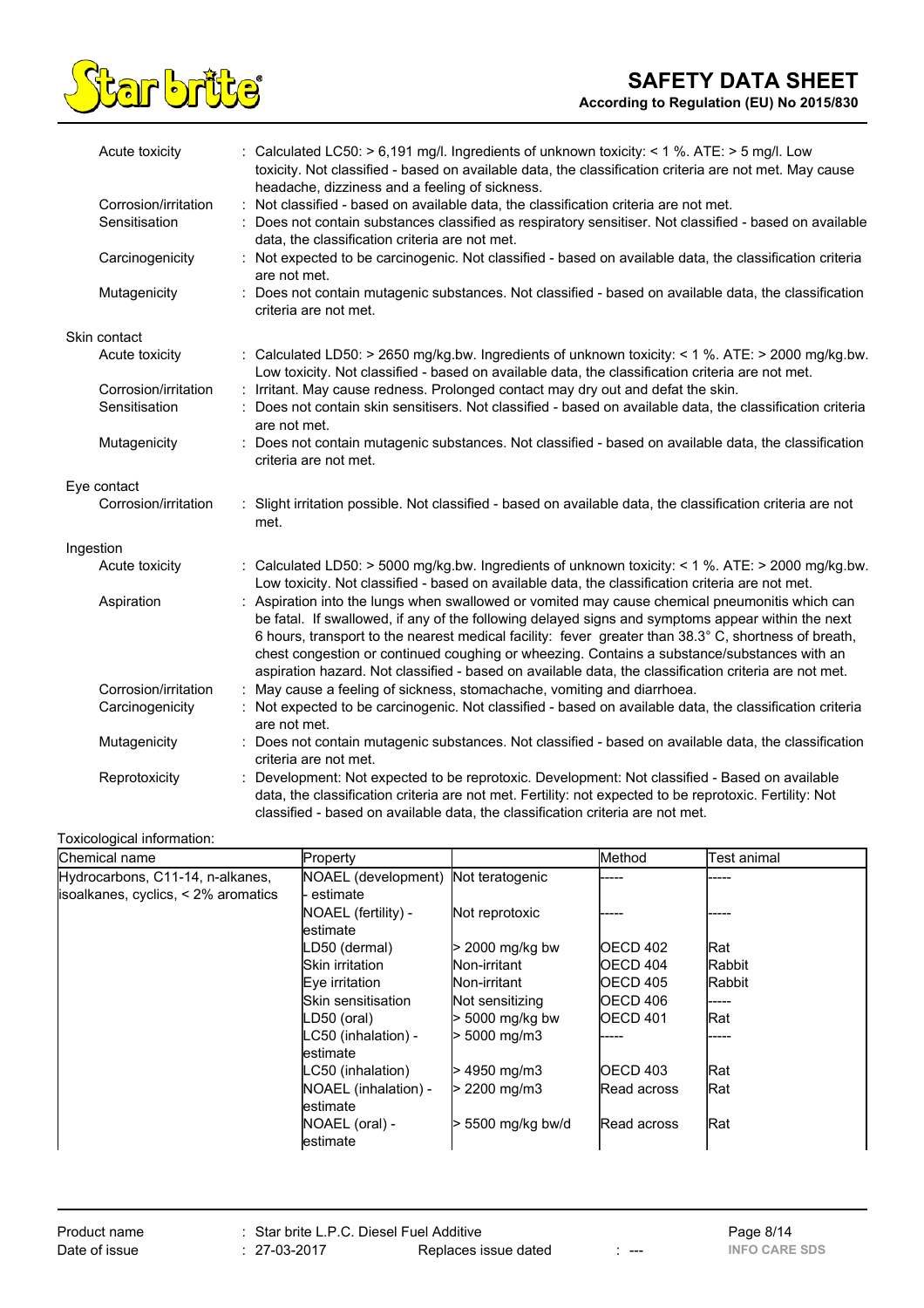

|                                                | Mutagenicity - estimate Not mutagenic                |                           | Read across                 |                        |
|------------------------------------------------|------------------------------------------------------|---------------------------|-----------------------------|------------------------|
|                                                | Respiratory irritation -                             | Non-irritant              |                             |                        |
|                                                | estimate                                             |                           |                             |                        |
|                                                | NOEL (carcinogenicity) Not carcinogenic              |                           |                             |                        |
|                                                | estimate                                             |                           |                             |                        |
| Solvent naphtha (petroleum), light<br>aromatic | NOAEL (developmental> 23900 mg/m3<br>toxicity, inh.) |                           | <b>OECD 414</b>             | Rat                    |
|                                                | Skin sensitisation                                   | Not sensitizing           | OECD 406                    | Guinea pig             |
|                                                | NOEL (carcinogenicity) Not carcinogenic              |                           |                             |                        |
|                                                | estimate                                             |                           |                             |                        |
|                                                | NOAEL (inhalation)                                   | 1402 mg/m3                | <b>OECD 453</b>             | Rat                    |
|                                                | NOAEL (fertility, inh.)                              | > 20000 mg/m3             | OECD 416                    | Rat                    |
|                                                | NOAEL (dermal)                                       | > 40 mg/kg bw/d           | <b>OECD 453</b>             | Mouse                  |
|                                                | Mutagenicity                                         | Not mutagenic             |                             | Salmonella typhimurium |
|                                                | Skin irritation                                      | Mildly irritant           |                             |                        |
|                                                | Eye irritation - estimate                            | Non-irritant              |                             |                        |
|                                                | NOAEL (fertility) -<br>estimate                      | Not reprotoxic            |                             |                        |
|                                                | LC50 (inhalation) -                                  | 5310 mg/m3                | Read across                 | Rat                    |
|                                                | lestimate                                            |                           |                             |                        |
|                                                | LD50 (dermal)                                        | > 3500 mg/kg bw           | <b>OECD 402</b>             | Rat                    |
|                                                | LD50 (oral)                                          | 8400 mg/kg bw             |                             | Rat                    |
| 1,2,4-Trimethylbenzene                         | LD50 (oral)                                          | 6000 mg/kg bw             |                             | Rat                    |
|                                                | Mutagenicity                                         | Negative                  | OECD 471                    | Salmonella typhimurium |
|                                                | LC50 (inhalation)                                    | 2842 mg/m3                |                             | Mouse                  |
|                                                | LD50 (dermal) -                                      | > 3440 mg/kg bw           | Read across                 | Rat                    |
|                                                | estimate                                             |                           |                             |                        |
|                                                | NOAEL (oral) -<br>estimate                           | 600 mg/kg bw/d            | Read across                 | Rat                    |
|                                                | NOAEL (inhalation)                                   | 1230 mg/m3                | OECD 413                    | Rat                    |
|                                                | Skin irritation - estimate Irritant                  |                           | Read across                 | Rabbit                 |
|                                                | Skin sensitisation -                                 | Not sensitizing           | Read across                 | Guinea pig             |
|                                                | lestimate                                            |                           |                             |                        |
|                                                | NOAEL (developmental 1470 mg/m3                      |                           | <b>OECD 414</b>             | Rat                    |
|                                                | toxicity, inh.)                                      |                           |                             |                        |
| Mesitylene                                     | Skin sensitisation -                                 | Not sensitizing           | Read across                 | Guinea pig             |
|                                                | lestimate                                            |                           |                             |                        |
|                                                | NOAEL (developmental 5900 mg/m3                      |                           | <b>OECD 414</b>             | Rat                    |
|                                                | toxicity, inh.)<br>NOAEL (oral)                      | 600 mg/kg bw/d            | OECD 408                    | Rat                    |
|                                                | Genotoxicity - in vivo                               | > 3600 mg/kg bw/d         | OECD 474                    | Mouse                  |
|                                                | Mutagenicity                                         | Negative                  | <b>OECD 471</b>             | Salmonella typhimurium |
|                                                | Eye irritation                                       | Mildly irritant           | ----                        | Rabbit                 |
|                                                | Skin irritation                                      | Moderately irritant       |                             | <b>Rabbit</b>          |
|                                                | <b>NOAEL</b> (inhalation)                            | 1800 mg/m3                | <b>OECD 452</b>             | Rat                    |
|                                                | LC50 (inhalation)                                    | 24000 mg/m3               |                             | Rat                    |
|                                                | D50 (oral)                                           | 5000 mg/kg bw             |                             | Rat                    |
| Kerosine (petroleum)                           | LD50 (oral)                                          | > 5000 mg/kg bw           |                             | Rat                    |
|                                                | Skin sensitisation                                   | Not sensitizing           | OECD 406                    | Guinea pig             |
|                                                | Genotoxicity - in vitro<br>Mutagenicity              | Not genotoxic<br>Negative | OECD 476<br><b>OECD 471</b> | Salmonella typhimurium |
|                                                | Skin irritation                                      | Irritant                  | <b>OECD 404</b>             | Rabbit                 |
|                                                | LD50 (dermal)                                        | > 2000 mg/kg bw           | <b>OECD 402</b>             | Rat                    |
|                                                | LC50 (inhalation)                                    | > 5280 mg/m3              | <b>OECD 403</b>             | Rat                    |
|                                                | Eye irritation                                       | Non-irritant              |                             | Rabbit                 |
|                                                | NOAEL (oral)                                         | 750 mg/kg bw/d            |                             | Rat                    |
|                                                | NOAEL (inhalation)                                   | > 1000 mg/m3              | <b>OECD 413</b>             | Rat                    |
|                                                | NOAEL (dermal)                                       | > 0,5 mg/kg bw/d          | <b>OECD 410</b>             | Rat                    |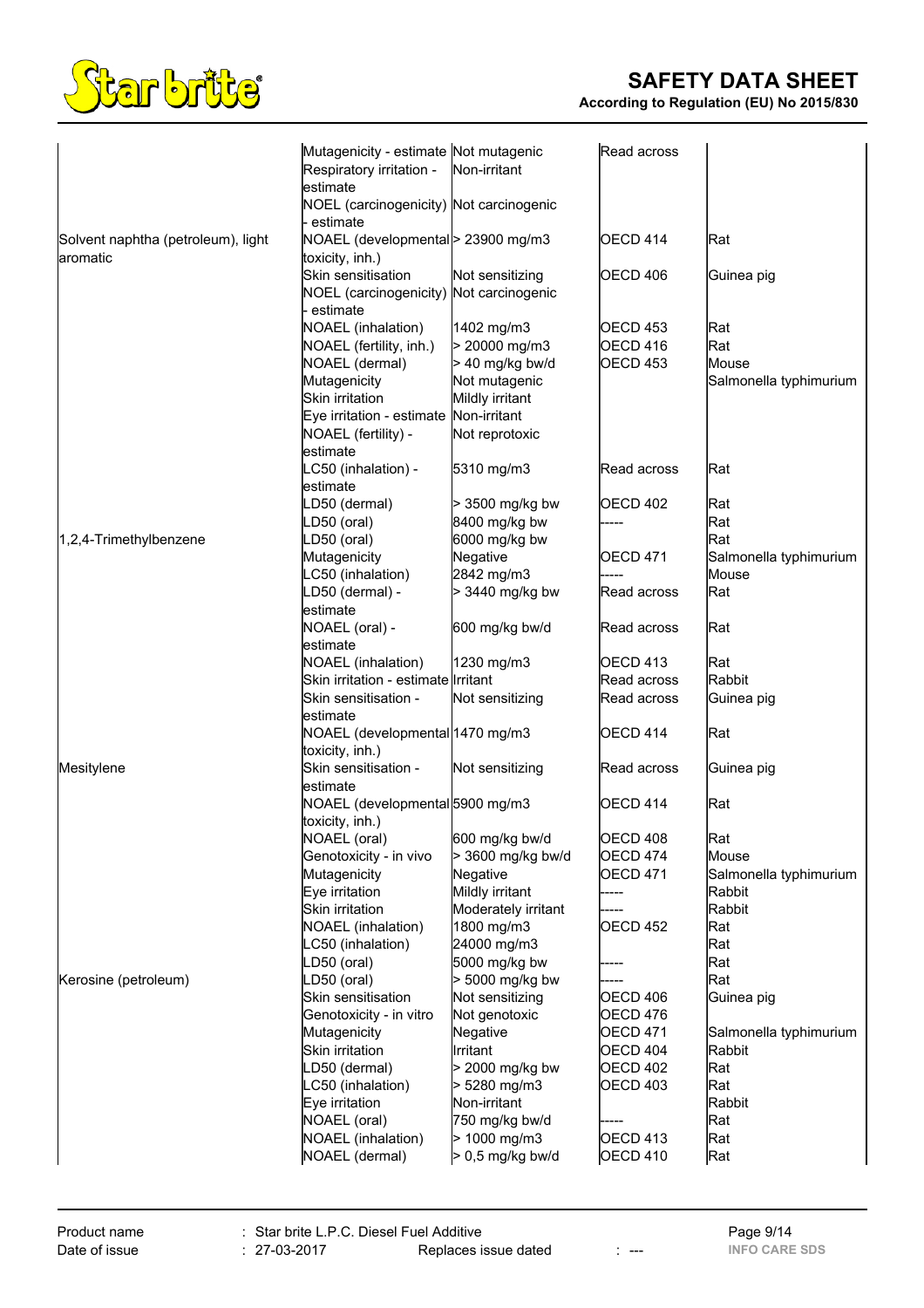

| Genotoxicity - in vivo Not genotoxic<br>$NOAEL$ (fertility, oral) $> 494$ mg/kg bw/d<br>NOAEL (development, 1000 mg/kg bw/d<br>loral) |  | <b>IOECD 475</b><br>IOECD <sub>421</sub><br><b>IOECD 414</b> | <b>Rat</b><br><b>Rat</b><br><b>Rat</b> |
|---------------------------------------------------------------------------------------------------------------------------------------|--|--------------------------------------------------------------|----------------------------------------|
|---------------------------------------------------------------------------------------------------------------------------------------|--|--------------------------------------------------------------|----------------------------------------|

## **SECTION 12 ECOLOGICAL INFORMATION \***

### **12.1. Toxicity**

No ecotoxicological research has been carried out on this product.

Ecotoxicity : Toxic to aquatic organisms. Calculated LC50 (fish): 5 mg/l. Calculated EC50 (waterflea): 6 mg/l. Contains 0 % of components with unknown hazards to the aquatic environment. May form an oil film on the water surface causing a decline in oxygen content with possible adverse effects for aquatic organisms.

#### **12.2. Persistence and degradability**

Persistence – degradability : May cause long-term adverse effects in the aquatic environment.

### **12.3. Bioaccumulative potential**

Bioaccumulative potential : Contains bioaccumulating substances.

### **12.4. Mobility in soil**

Mobility : Adsorbs to soil and has low mobility. Floats on water.

### **12.5. Results of PBT and vPvB ass**

PBT/vPvB assessment : Does not contain PBT or vPvB substances in concentrations higher than 0,1%.

### **12.6. Other adverse effects**

Other information : Not applicable.

### Ecological information:

| Chemical name                      | Property                           |                  | Method          | Test animal         |
|------------------------------------|------------------------------------|------------------|-----------------|---------------------|
| 2-Ethylhexyl nitrate               | C50 (fish)                         | $2 \text{ mg/l}$ | OECD 203        | Brachydanio rerio   |
|                                    | IC50 (algea)                       | 3,26 mg/l        | <b>OECD 201</b> | Pseudokirchnerella  |
|                                    |                                    |                  |                 | subcapitata         |
|                                    | NOEC (fish)                        | 1,52 mg/l        |                 | Brachydanio rerio   |
|                                    | EC50 (waterflea)                   | $>$ 12,6 mg/l    | <b>OECD 202</b> | Daphnia magna       |
|                                    | Ultimate aerobic                   | 0 %              |                 |                     |
|                                    | biodegradation (%)                 |                  |                 |                     |
|                                    | log P(ow)                          | 4,1400           |                 |                     |
| Solvent naphtha (petroleum), light | EC50 (waterflea)                   | $> 1$ mg/l       |                 |                     |
| aromatic                           |                                    |                  |                 |                     |
|                                    | NOEC (daphnids) -                  | $> 1$ mg/l.d     |                 |                     |
|                                    | lestimate                          |                  |                 |                     |
|                                    | NOEC (fish) - estimate             | $>1$ mg/l.d      |                 |                     |
|                                    | LC50 (fish)                        | 1 mg/l           |                 |                     |
|                                    | IC50 (algea)                       | 1 $mg/l$         |                 |                     |
|                                    | log P(ow)                          | 3                |                 |                     |
| 1,2,4-Trimethylbenzene             | LC50 (fish)                        | 7,72 mg/l        |                 | Pimephales promelas |
|                                    | EC50 (waterflea)                   | 3,6 mg/l         |                 | Daphnia magna       |
|                                    | IC50 (algea) - estimate 2,356 mg/l |                  |                 |                     |
|                                    | Ultimate aerobic                   | > 60 %           |                 |                     |
|                                    | biodegradation (%)                 |                  |                 |                     |
|                                    | Log $P(ow)$                        | 3,8000           |                 |                     |
|                                    | <b>BCF</b>                         | 275              |                 |                     |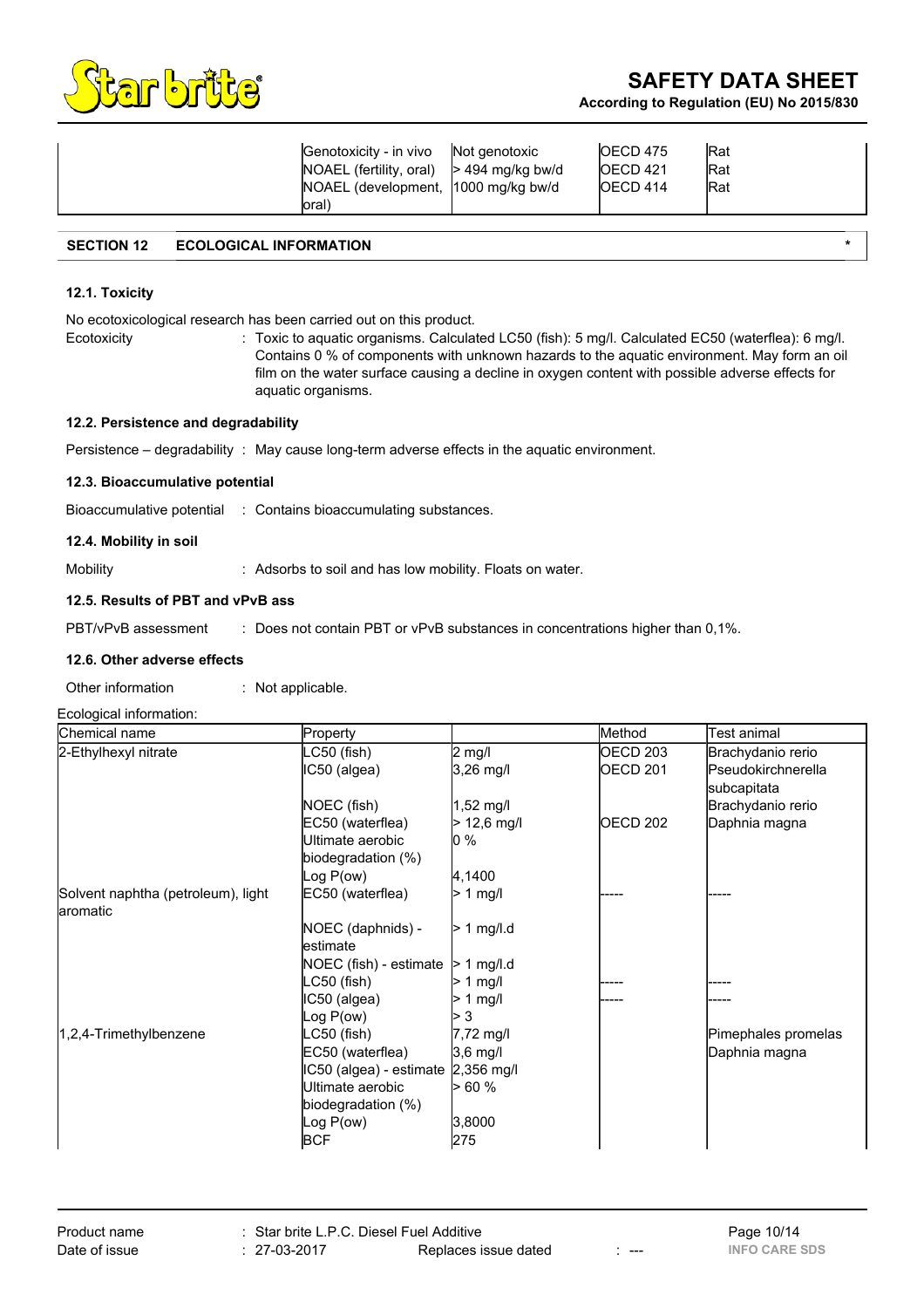

| Mesitylene           | $LC50$ (fish)      | 3,48 mg/l     |                 | Pimephales promelas   |
|----------------------|--------------------|---------------|-----------------|-----------------------|
|                      | EC50 (waterflea)   | 50 mg/l       |                 | Daphnia magna         |
|                      | Log P(ow)          | 3,4           |                 |                       |
|                      | BCF                | > 32          |                 |                       |
| Kerosine (petroleum) | NOEC (waterflea) - | 0,48 mg/l.d   | <b>OECD 211</b> | Daphnia magna         |
|                      | <b>chronic</b>     |               |                 |                       |
|                      | NOEC (waterflea) - | $0,3$ mg/l    | <b>OECD 202</b> | Daphnia magna         |
|                      | lacute             |               |                 |                       |
|                      | EC50 (waterflea)   | $1,4$ mg/l    | <b>OECD 202</b> |                       |
|                      | LC50 (fish)        | $> 1$ mg/l    |                 |                       |
|                      | IC50 (algea)       | $> 1$ mg/l    |                 |                       |
| <b>Cumene</b>        | EC50 (waterflea)   | 4 mg/l        |                 | Daphnia magna         |
|                      | Primary aerobic    | 13 %          |                 |                       |
|                      | biodegradation (%) |               |                 |                       |
|                      | NOEC (fish)        | $1,9$ mg/l.d  |                 | Oncorhynchus mykiss   |
|                      | IC50 (algea)       | $2,6$ mg/l    | <b>OECD 201</b> | <b>Selenastrum</b>    |
|                      |                    |               |                 | capricornutum         |
|                      | LC50 (fish)        | 4,7 mg/l      |                 | Cyprinodon variegatus |
|                      | Log $P(ow)$        | 3,6000        |                 |                       |
|                      | <b>BCF</b>         | 35,5          |                 |                       |
| Naphthalene          | EC50 (waterflea)   | $2,16$ mg/l   |                 | Daphnia magna         |
|                      | LC50 (fish)        | $0,51$ mg/l   |                 |                       |
|                      | NOEC (fish)        | $0,12$ mg/l.d |                 |                       |
|                      | Log $P(ow)$        | 3,4000        |                 |                       |
|                      | <b>BCF</b>         | 427           |                 |                       |

# **SECTION 13 DISPOSAL CONSIDERATIONS**

### **13.1. Waste treatment methods**

| Product residues         | : Do not dispose empty pack with waste produced by households. Containers may be recycled. Treat<br>product residues and non-empty pack as hazardous waste.                                                          |
|--------------------------|----------------------------------------------------------------------------------------------------------------------------------------------------------------------------------------------------------------------|
| Additional warning       | None.                                                                                                                                                                                                                |
| European waste catalogue | Dispose hazardous waste in accordance with Directive 91/689/EEC under acknowledgement of a<br>waste code according to Commission Decision 2000/532/EC to an official chemical waste depot.                           |
| Local legislation        | Disposal should be in accordance with applicable regional, national, and local laws and regulations.<br>Local regulations may be more stringent than regional or national requirements and must be<br>complied with. |

# **SECTION 14 TRANSPORT INFORMATION \***

### **14.1. UN number**

| UN nr. | $:$ UN 3082 |
|--------|-------------|
|        |             |

# **14.2. UN proper shipping name**

| Transport name        | ENVIRONMENTALLY HAZARDOUS SUBSTANCE, LIQUID, N.O.S. (2-Ethylhexyl nitrate ; Solvent<br>naphtha (petroleum), light aromatic) |
|-----------------------|-----------------------------------------------------------------------------------------------------------------------------|
| Transport name (IMDG, | ENVIRONMENTALLY HAZARDOUS SUBSTANCE, LIQUID, N.O.S. (2-Ethylhexyl nitrate ; Solvent                                         |
| IATA)                 | naphtha (petroleum), light aromatic)                                                                                        |

### **14.3/14.4/14.5. Transport hazard class(es)/Packing group/Environmental hazards**

| ADR/RID/ADN (road/railway/inland waterways) |  |
|---------------------------------------------|--|
|                                             |  |

| Class               | . 9   |
|---------------------|-------|
| Classification code | : M6  |
| Packaging group     | : III |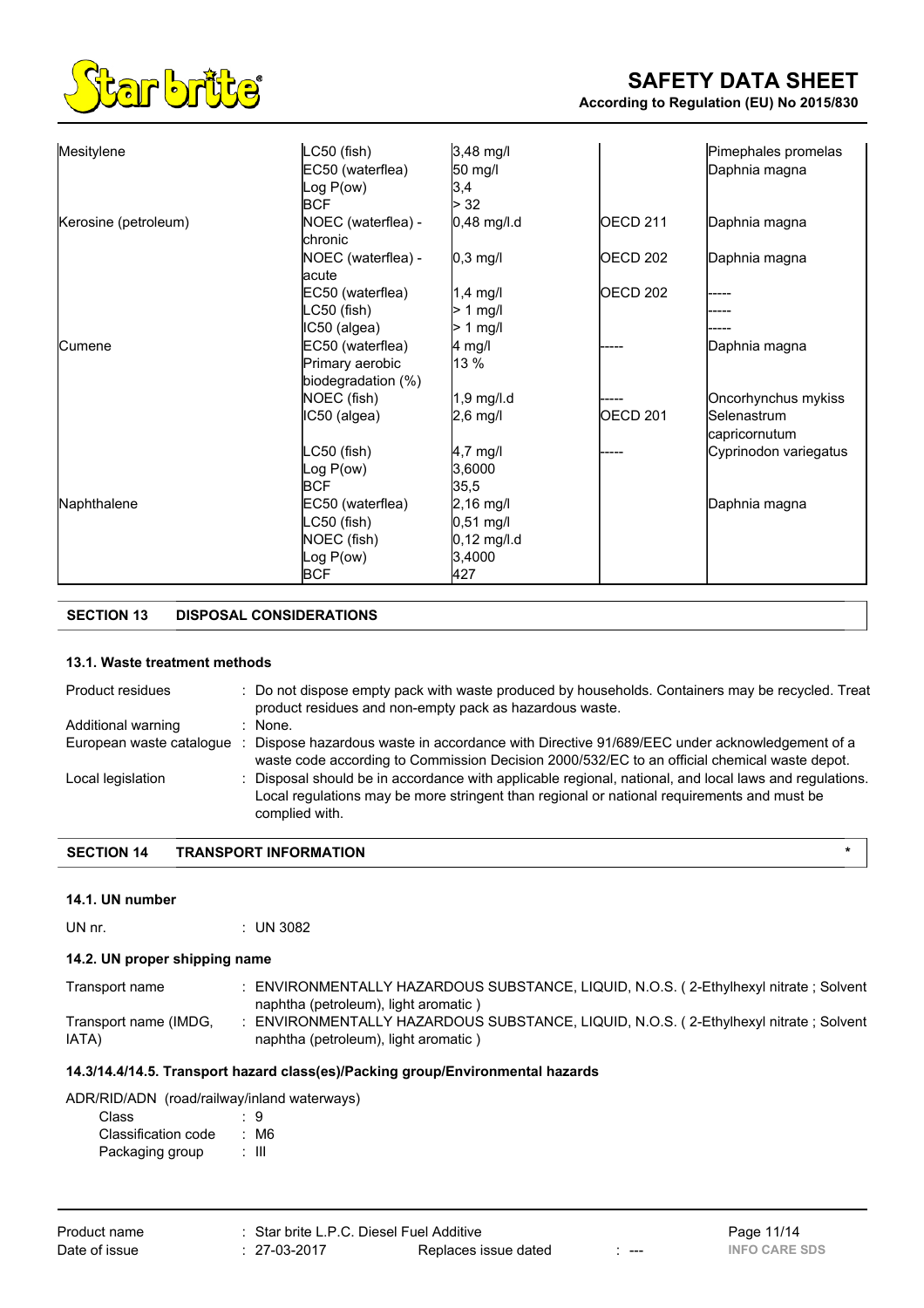

| Danger label                       | : 9                                                                                                                                                                                                                                                                                           |
|------------------------------------|-----------------------------------------------------------------------------------------------------------------------------------------------------------------------------------------------------------------------------------------------------------------------------------------------|
| Tunnel restriction<br>code         | $\therefore$ C/D                                                                                                                                                                                                                                                                              |
|                                    |                                                                                                                                                                                                                                                                                               |
| Other information                  | : Not intended for carriage by tank-vessels on inland waterways. This product is not regulated as<br>a dangerous good when transported in sizes of ≤5 L or ≤5 kg, provided the packagings meet the<br>general provisions of 4.1.1.1, 4.1.1.2 and 4.1.1.4 to 4.1.1.8 (Special provisions 375). |
| IMDG (sea)                         |                                                                                                                                                                                                                                                                                               |
| Class                              | : 9                                                                                                                                                                                                                                                                                           |
| Packaging group                    | $\therefore$ III                                                                                                                                                                                                                                                                              |
| EmS (fire / spill)                 | $: F - A / S - F$                                                                                                                                                                                                                                                                             |
| Marine pollutant                   | : Yes                                                                                                                                                                                                                                                                                         |
| Other information                  | : This product is not regulated as a dangerous good when transported in sizes of $\leq 5$ L or $\leq 5$ kg,<br>provided the packagings meet the general provisions of 4.1.1.1, 4.1.1.2 and 4.1.1.4 to 4.1.1.8<br>(IMDG code 37-14, 2.10.2.7).                                                 |
| IATA (air)                         |                                                                                                                                                                                                                                                                                               |
| Class                              | ∶9                                                                                                                                                                                                                                                                                            |
| 14.6. Special precautions for user |                                                                                                                                                                                                                                                                                               |
| Other information                  | : Country specific variations may apply. It is possible that a "Limited Quantity" exemption applies to<br>the transport of this product.                                                                                                                                                      |
|                                    | 14.7. Transport in bulk according to Annex II of MARPOL 73/78 and the IBC Code                                                                                                                                                                                                                |
| Marpol                             | : Not intended to be carried in bulk according to International Maritime Organisation (IMO)<br>instruments. Packaged liquids are not considered bulk.                                                                                                                                         |

# **SECTION 15 REGULATORY INFORMATION \***

### **15.1. Safety, health and environmental regulations/legislation specific for the substance or mixture**

Community regulations : Regulation (EU) No 2015/830 (REACH), Regulation (EC) No 1272/2008 (CLP) and other regulations.

#### **15.2. Chemical safety assessment**

Chemical safety assessment : Not applicable.

### **SECTION 16 OTHER INFORMATION \***

### **16.1. Other information**

The information in this safety data sheet is compiled in compliance with Regulation (EU) No 2015/830 dated 28 May 2015 and accurate to the best of our knowledge and experience at the date of issue specified. It is the user's obligation to use this product safely and to comply with all applicable laws and regulations concerning the use of the product. This safety data sheet complements the technical information sheets but does not replace them and offers no warranty with regard to product properties.

Users are also forewarned for any hazards involved when the product is used for other purposes than those for which it is designed.

Changed or new information with regard to the previous release is indicated with an asterisk (\*).

| Product name  | : Star brite L.P.C. Diesel Fuel Additive |                      | Page 12/14           |
|---------------|------------------------------------------|----------------------|----------------------|
| Date of issue | $: 27-03-2017$                           | Replaces issue dated | <b>INFO CARE SDS</b> |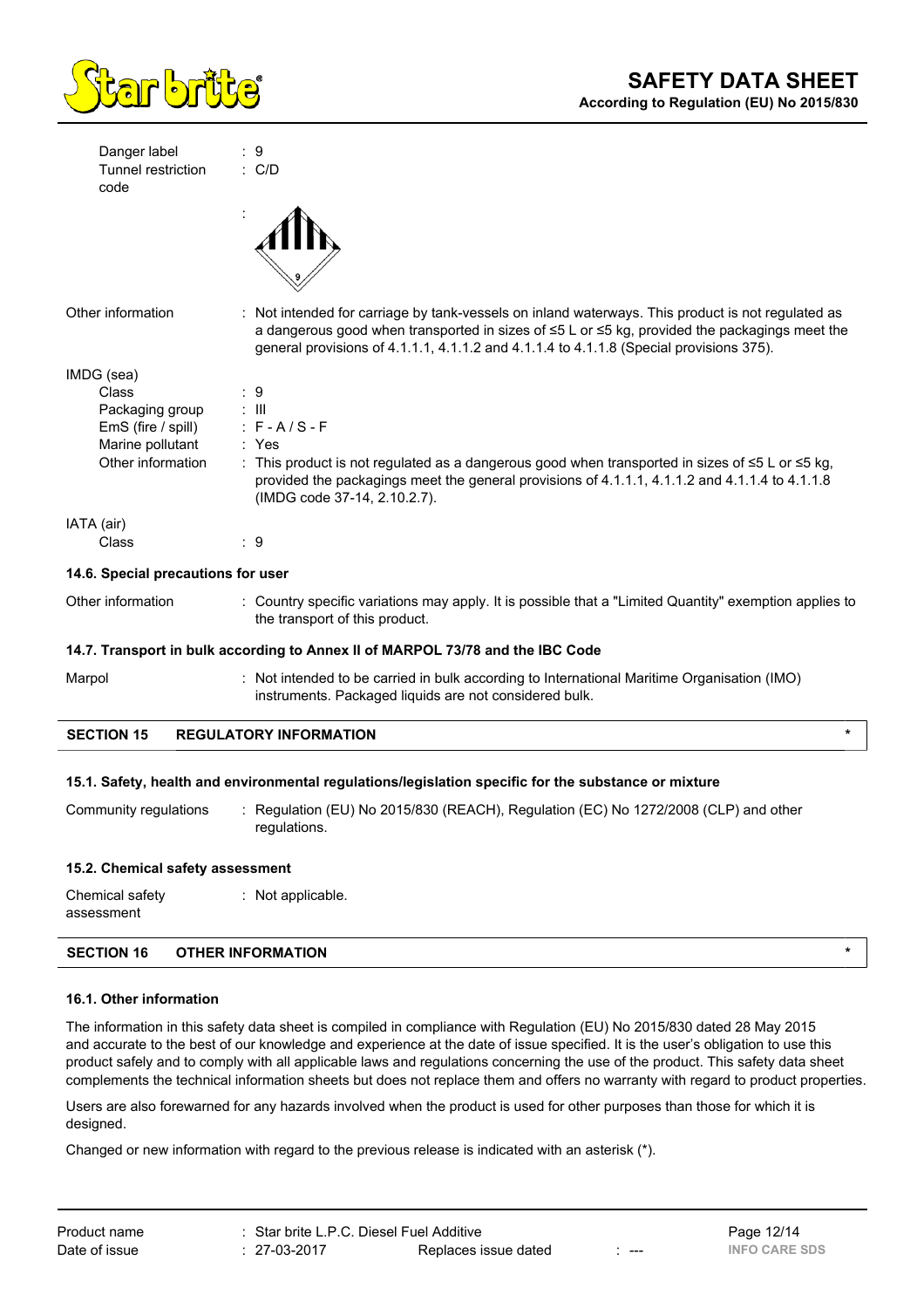

List of abbreviations and acronyms that could be (but not necessarily are) used in this safety data sheet:

| ADR |  | European Agreement concerning the International Carriage of Dangerous Goods by Road |  |
|-----|--|-------------------------------------------------------------------------------------|--|
|     |  |                                                                                     |  |
|     |  |                                                                                     |  |

| ADR                                                 | : European Agreement concerning the International Carriage of Dangerous Goods b         |
|-----------------------------------------------------|-----------------------------------------------------------------------------------------|
| ATE.                                                | : Acute Toxicity Estimate                                                               |
| <b>CLP</b>                                          | : Classification, Labeling & Packaging                                                  |
| <b>CMR</b>                                          | : Carcinogenic, Mutagenic or toxic for Reproduction                                     |
| EEC                                                 | : European Economic Community                                                           |
| <b>GHS</b>                                          | : Globally Harmonized System of Classification and Labelling of Chemicals               |
| <b>IATA</b>                                         | : International Air Transport Association                                               |
| IBC code                                            | : International Bulk Chemical Code                                                      |
| <b>IMDG</b>                                         | : International Maritime Dangerous Goods Code                                           |
| LD50/LC50                                           | : Lethal Dose/Concentration for 50% of a population                                     |
| <b>MAC</b>                                          | : Maximum Allowable Concentration                                                       |
| <b>MARPOL</b>                                       | : International Convention for the Prevention of Pollution From Ships                   |
| NO(A)EL                                             | : No Observed (Adverse) Effect Level                                                    |
| <b>OECD</b>                                         | : Organisation for Economic Co-operation and Development                                |
| <b>PBT</b>                                          | : Persistent, Bioaccumulative and Toxic                                                 |
| PC                                                  | : Chemical product category                                                             |
| PT                                                  | : Product type                                                                          |
| REACH                                               | : Registration, Evaluation, Authorisation and Restriction of Chemicals                  |
| <b>RID</b>                                          | : Regulations concerning the International Carriage of Dangerous Goods by Rail          |
| <b>STP</b>                                          | : Sewage Treatment Plant                                                                |
| SU                                                  | : Sector of Use                                                                         |
| <b>TWA/STEL</b>                                     | : Time-Weighted Average/Short Term Exposure Limit                                       |
| UN.                                                 | : United Nations                                                                        |
| <b>VOC</b>                                          | : Volatile Organic Compounds                                                            |
| vPvB                                                | : Very Persistent and Very Bioaccumulative                                              |
|                                                     | Procedure used to derive the classification according to Regulation (EC) No. 1272/2008: |
| Skin Irrit. 2                                       | : Calculation method                                                                    |
| Asp. Tox. 1                                         | : Calculation method                                                                    |
| <b>Aquatic Chronic 2</b>                            | : Calculation method                                                                    |
|                                                     |                                                                                         |
| Full text of hazard classes mentioned in section 3: |                                                                                         |
| Flam. Liq. 3                                        | : Flammable liquid, hazard category 3.                                                  |
|                                                     | Acute Tox. 4 : Acute toxicity, category 4.                                              |
| Skin Irrit. 2                                       | : Skin irritation, category 2.                                                          |
| Eye Irrit. 2                                        | : Eye irritation, category 2.                                                           |
| Carc. 2<br>STOT SE 3                                | : Carcinogen, category 2.                                                               |
|                                                     | : Specific target organ toxicity after single exposure, category 3.                     |
| STOT RE 2                                           | : Specific target organ toxicity - repeated exposure, category 2.                       |
| Asp. Tox. 1                                         | : Aspiration hazard, category 1.                                                        |
|                                                     | Aquatic Chronic 1 : Hazardous to the aquatic environment - Chronic category 1.          |
| Aquatic Chronic 2                                   | : Hazardous to the aquatic environment - Chronic category 2.                            |

Full text of H-phrases mentioned in section 3:

| H <sub>226</sub> | Flammable liquid and vapour.                                       |
|------------------|--------------------------------------------------------------------|
| H302             | Harmful if swallowed.                                              |
| H <sub>304</sub> | May be fatal if swallowed and enters airways.                      |
| H312             | Harmful in contact with skin.                                      |
| H315             | Causes skin irritation.                                            |
| H <sub>319</sub> | Causes serious eye irritation.                                     |
| H332             | Harmful if inhaled.                                                |
| H335             | May cause respiratory irritation.                                  |
| H336             | May cause drowsiness or dizziness.                                 |
| H <sub>351</sub> | Suspected of causing cancer.                                       |
| H373             | May cause damage to organs through prolonged or repeated exposure. |
| H400             | Very toxic to aquatic life.                                        |
| H410             | Very toxic to aquatic life with long lasting effects.              |
|                  |                                                                    |

: Hazardous to the aquatic environment — Acute category 1.

Aquatic Chronic 2 : Hazardous to the aquatic environment — Chronic category 2.<br>Aquatic Acute 1 : Hazardous to the aquatic environment — Acute category 1.